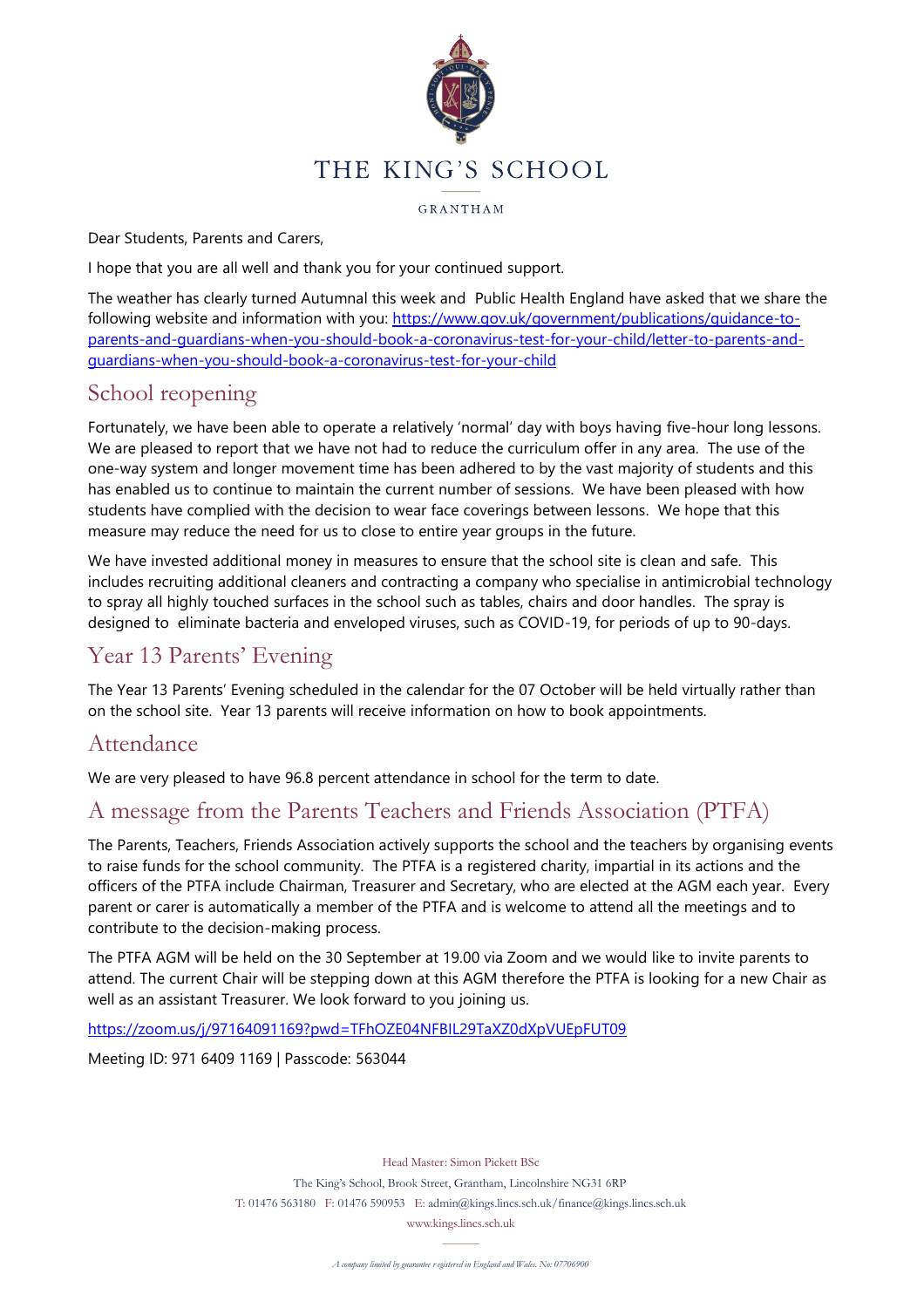

# Year 10 support evening

The Year 10 Parents' Support Evening is unable to take place this year given the current restrictions on large gatherings. We will provide information on the school website:

<http://www.kings.lincs.sch.uk/page/?title=Year+10+Support+Evening&pid=310> to equip parents with information that will enable them to support their son through the GCSE years. If you have any concerns regarding your son's progress we ask that you contact the Form Tutor in the first instance. If you wish to discuss your son's work, conduct or issues of a personal nature, please contact The Head of Year 10, Mr Collins. An appointment can be made either in writing or by telephoning the school. Please note it is often not possible for teachers, other than Heads of Year, to speak to parents on such occasions due to their teaching commitments. In addition, as Heads of Year also have a heavy teaching commitment, they may not always be available at short notice.

# 2021 GCSE changes

Ofqual instructed the examination boards to adapt the content of the 2021 GCSE examinations scheduled for the summer. Changes have been implemented to address the loss of learning during the period of lockdown. These changes are to enable three quarters of a million Year 11 students to access their GCSEs. I am pleased to report that Subject Leaders at King's are confident that these changes will enable our students to achieve success in the final GCSEs. Currently, there are some subjects that are awaiting final confirmation of syllabus changes and we shall ensure that this information is conveyed to students and parents. We are also identifying students who may need some extra support and will be implementing a tailored programme for them shortly. The examination board changes that have currently been announced are:

#### Art

The final information on the changes to the Art examination have not been released yet, however, additional GCSE revision sessions now take place at lunchtimes in the department.

## English

There are no changes to the English Language examination. The department is already running catch up sessions at lunchtime and will analyse performance in the Mock Examination and use this to target further intervention.

In English Literature there is no change to Component 1, which covers Macbeth and An Inspector Calls and this is still a 'closed book' examination. However, in Component 2 only two out of the three sections are required to be answered. The department have decided to remove the 'seen poetry' component of the examination. This removes the need for students to memorise 18 poems for the examination. Poetry is still covered in the 'Unseen Poetry' component.

## French and German

In both French and German on the writing paper pupils will have more choice. Instead of choosing between two questions for the 90 word essay and the 150 word essay, they will have a choice between three questions so that they can write on their preferred theme. Both subjects will still cover all the course content for the writing paper. The papers will also be slightly longer so that pupils have more time to make their choices.

## Geography

pupils own fieldwork experience have been replaced with questions on general geographical skills. In Geography the layout, structure and question type in these papers remains the same as previous year's. The content of the 2021 exams also remains broadly the same as previously. The only change in content is the requirement for boys to undertake two days fieldwork has been removed and questions associated with